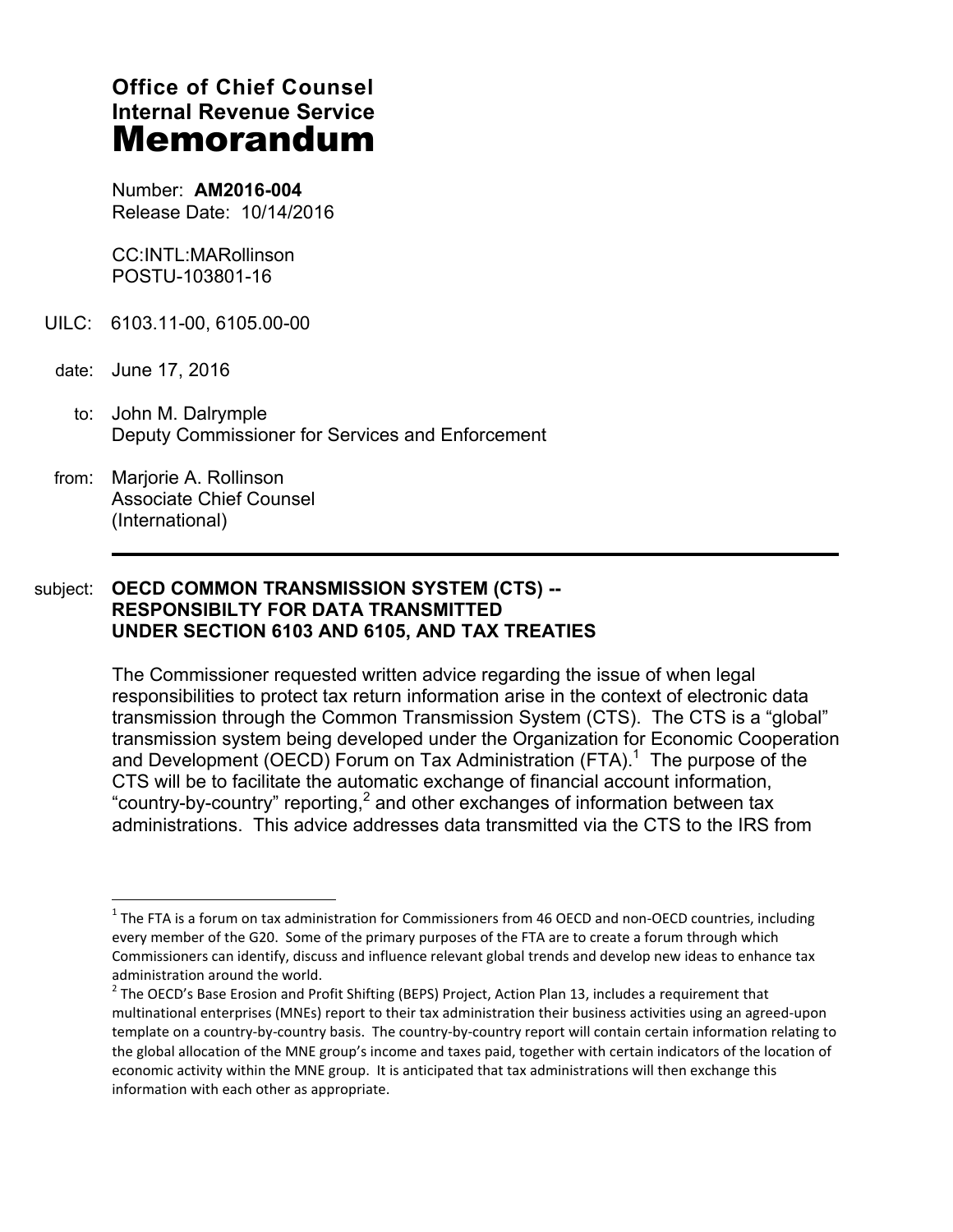foreign tax administrations (inbound transmissions) and data sent by the IRS to foreign tax administrations (outbound transmissions).<sup>3</sup>

As a preliminary matter, it is noted that the factual description of the CTS contained in this advice, including with regard to the scope, legal framework, and key technical features of the CTS, and the CTS, are based and the control of the CTS, are based and the control of the CTS,  $\alpha$ on information and representations provided by the OECD. Since the CTS project is still ongoing, Counsel is not able to confirm that the transmission system will, in fact, be constructed as described by the OECD, although all indications currently are that it will be. Further, this advice does not purport to make any legal conclusions on the adequacy for, or satisfaction of, any other pertinent requirements or rules such as, but not limited to, requirements similar to those under FISMA or NIST, or other requirements determined to be necessary in order for the IRS to use the CTS.

This written advice was prepared in conjunction with the Office of Associate Chief Counsel (Procedure and Administration), and coordinated with the Office of the Associate Chief Counsel (General Legal Services) and key stakeholders in Large Business and International (LB&I).

## I. EXECUTIVE SUMMARY

 $\overline{a}$ 

In light of recent global developments in the areas of transparency and exchange of information, and recognizing that automatic exchanges of information between tax administrations will likely increase over the coming years, the OECD is developing a common system for transmissions of data between governments. The projected increase in the number of automatic exchanges of information is due, in large part, to the OECD's "Standard for Automatic Exchange of Financial Account Information in Tax Matters" (a/k/a, "Common Reporting Standard" or "CRS"), which provides for automatic exchanges of financial account information, and the output of Action Plan 13 of the OECD's Base Erosion and Profit Shifting (BEPS) Project, which calls for automatic exchanges of "country-by-country" reports. The development of a common solution for the transmission of data in the form of the CTS was viewed by the OECD as well as member jurisdictions of the FTA as an efficient and economically beneficial way to accommodate the global needs in the area of automatic exchange of information.

We have been asked to opine on the moment during the exchange of information via the CTS when information becomes protected under the various sources of statutory and tax convention protection from disclosure.

Returns, return information, and tax convention information are categories of information related to taxes that are generally protected from disclosure under Internal

 $3$  It is our understanding that if the IRS adopts the CTS, IDES may continue to be used for exchange of information with third parties; for example, to permit direct reporting non-financial foreign entities to provide financial account information directly to the IRS.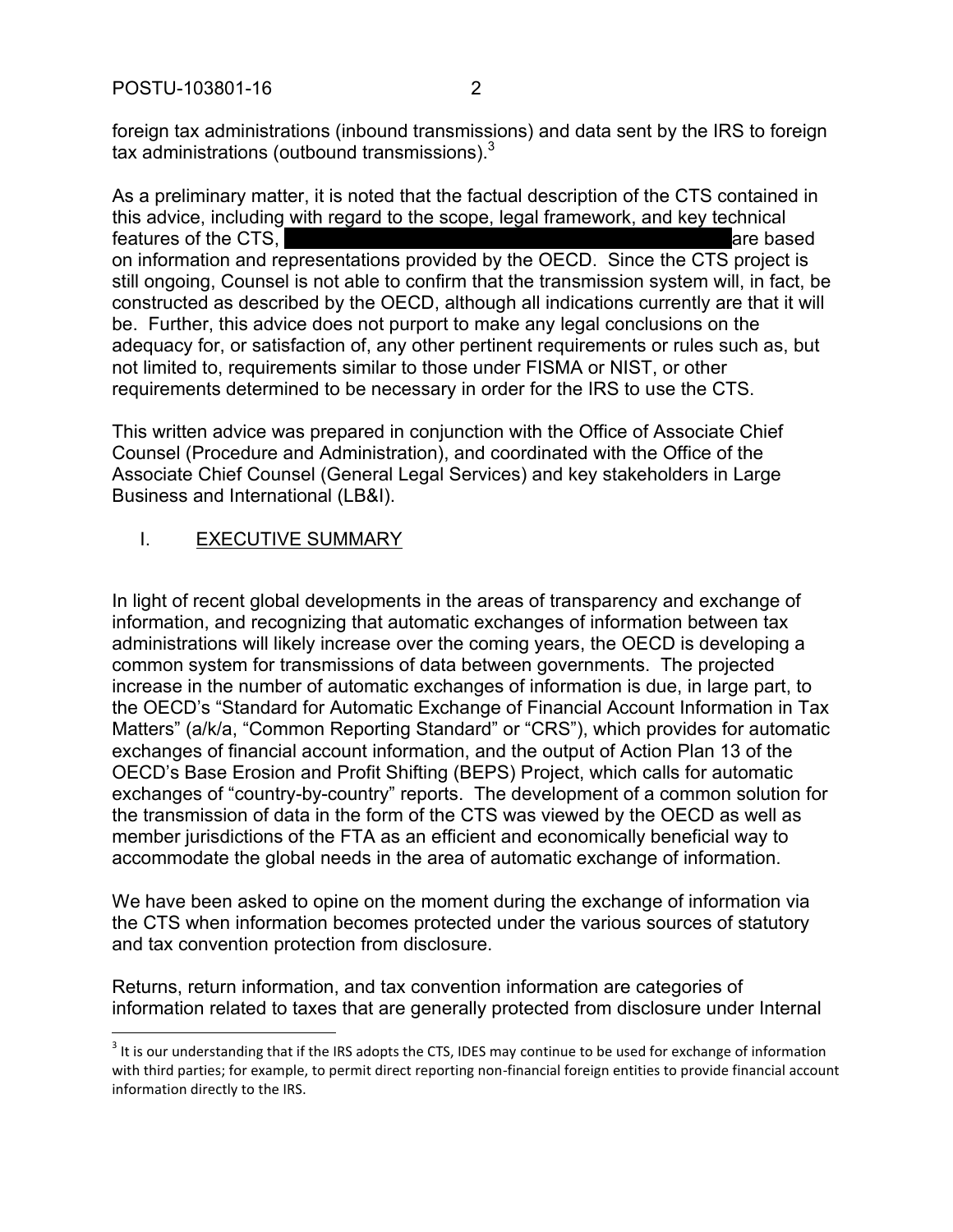Revenue Code sections 6103 and 6105. Data transmitted via the CTS will fall within one or more of these categories. In addition, the language of the United States' bilateral and multilateral tax conventions, tax information exchange agreements, as well as intergovernmental agreements concerning the implementation of FATCA all contain provisions concerning the obligation to protect covered information from disclosure.

Briefly, information that will be transmitted by the IRS to foreign tax administrations (outbound transmissions) through the CTS is return information under section 6103 in the hands of the IRS, so throughout the exchange process should be protected as required by section 6103. Furthermore, that information becomes treaty-protected information in the hands of the foreign country when the information is exchanged pursuant to a tax convention or other international agreement on taxes.

In the case of information provided to the IRS by foreign tax administrations (inbound transmissions) through the CTS, the moment when legal protection arises is less certain. While there are two moments when legal protection could arise in an inbound transmission (i.e., the moment information is uploaded to the CTS by the foreign tax authority, and the moment when the United States downloads the information from the CTS), we believe the most likely moment is when the United States downloads the information from CTS.

There is no direct authority regarding the precise moment legal protection arises. However, close reading of the various statutory and tax convention language, as well as related court decisions seem to indicate that protection will not arise until the information is actually held by the IRS.

As discussed in this advice, the CTS is different from the International Data Exchange Service (IDES), which is a system funded, designed, and managed by the IRS. In a prior memorandum, we concluded that information transmitted via IDES by a foreign jurisdiction to the United States would most likely be treated as gaining section 6103 protection upon upload to IDES. The CTS is not a U.S.-designed system. The OECD, and not the IRS, will negotiate the agreement with the CTS vendor; and the costs associated with the development and operation of the CTS will be borne by all users globally and not just by the IRS. Therefore, our view is that with regard to information transmitted to the IRS through the CTS, section 6103 protection arises when the information is downloaded by the IRS. It is our understanding that if the IRS adopts the CTS, as a matter of convenience to the IRS, the IRS will continue to use IDES as a regional router in order to facilitate exchanges of information via the CTS. Therefore, with regard to inbound transmissions to the IRS, section 6103 protection arises when the information is uploaded from the CTS to IDES.

Furthermore, we believe section 6105 and treaty protections are likely to follow the conclusion under section 6103. In other words, with regard to inbound transmissions to the IRS, the protection under section 6105 and tax conventions arise, not when the data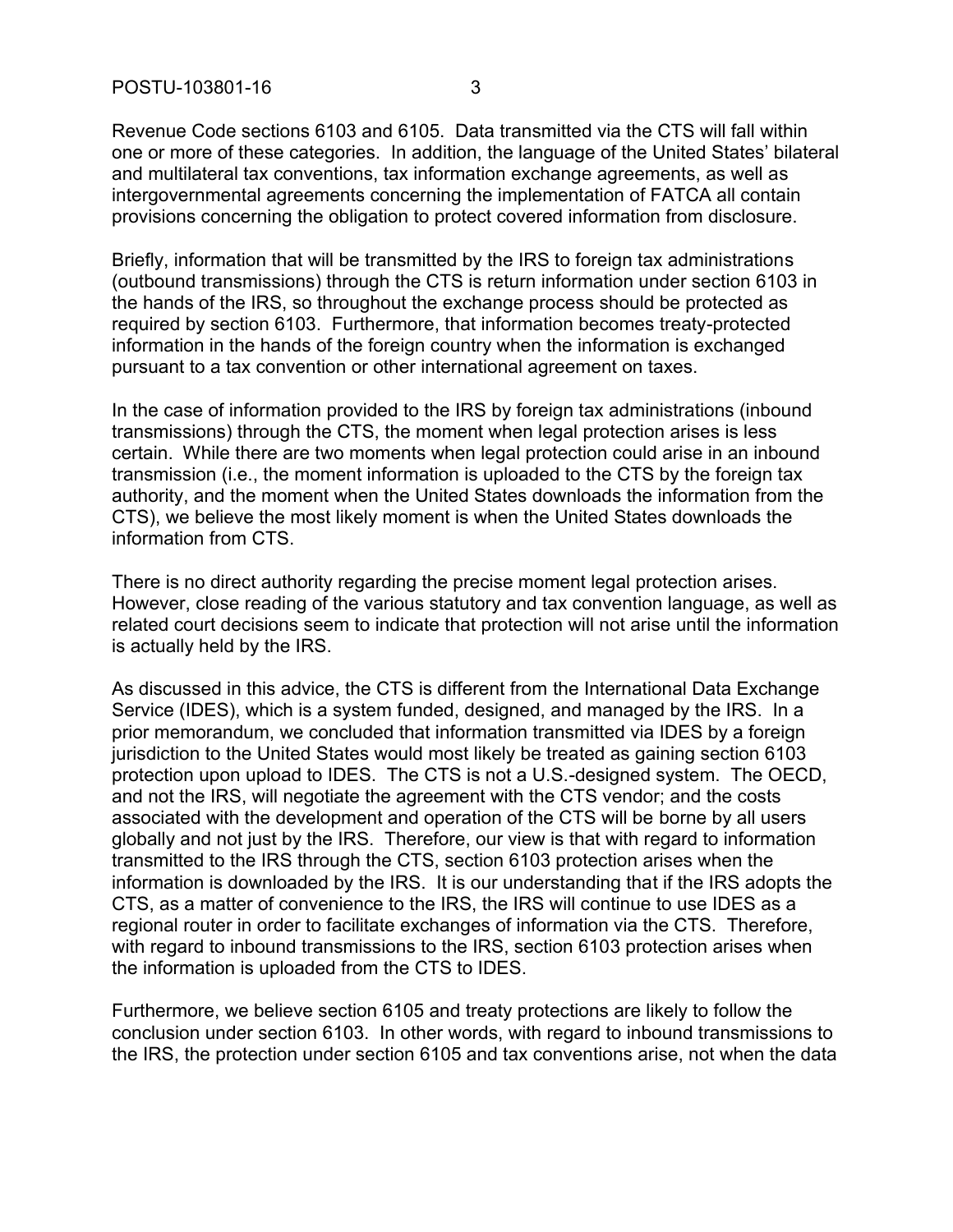is uploaded to the CTS by the foreign tax administration, but only when the data is uploaded to IDES from the CTS.

#### II. COMMON TRANSMISSION SYSTEM (CTS)

The discussion in this memorandum of the proposed model for the CTS is based on information contained in

the "Call for Tenders", particularly the section on functional and service requirements of the CTS.

A. Scope of the CTS

Currently, the scope of the CTS is the actual transmission of data between tax administrations. It can be viewed as the "pathway" to facilitate government-togovernment exchanges of information. Therefore, the scope of the CTS does not include data storage or file preparation prior to the sending of the information or any processes following the receipt of the data (e.g., relating to encryption/decryption, compression, storage, etc.).

## B. Vendor Agreement and User Agreements

The proposal is that the OECD will negotiate and conclude an agreement with the selected vendor<sup>4</sup> to develop, maintain, and provide ongoing support for the CTS (Vendor Agreement). The OECD will also conclude agreements with each of the jurisdictions that will use the CTS (User Agreement). The negotiation process for the Vendor Agreement and the User Agreements has begun. It is anticipated the Vendor and User Agreements will be concluded by mid-2016. The OECD advised that there will be some opportunity for jurisdictions to provide input during the negotiation process.

## C. Key Technical Features

The The CTS will be built to ensure the security and safeguarding of the data at all times. All data transmitted must be properly encrypted

 $<sup>4</sup>$  For purposes of this memorandum, the term "vendor" includes the contactor, subcontractor(s), and any CTS</sup> development partner(s) as described in the vendor proposal.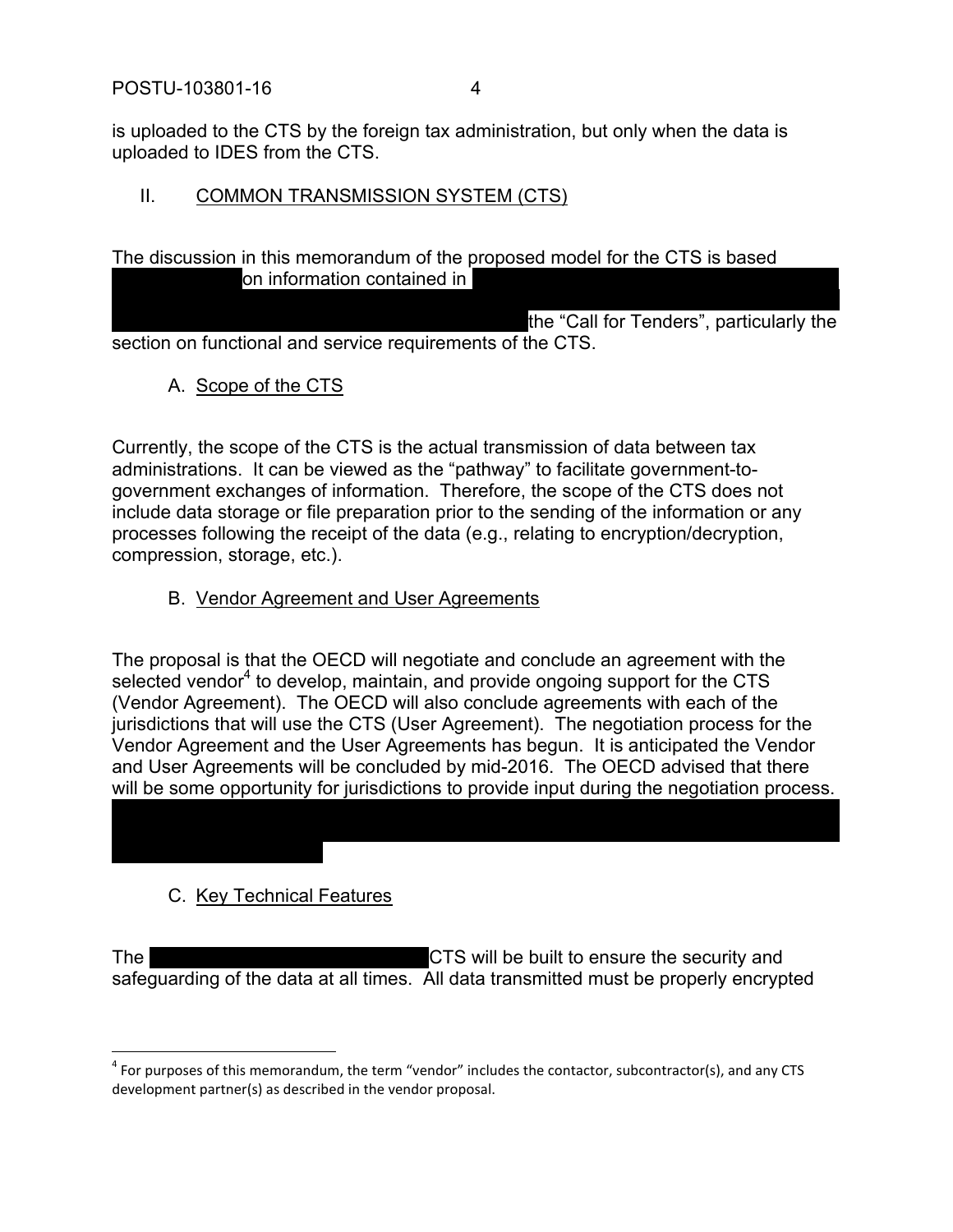prior to transmission.<sup>5</sup> Only data that has been properly encrypted will be accepted by the CTS, since the CTS will be built to immediately delete or reject any unencrypted file that is uploaded. With the exception of the "metadata" (e.g., the IP address where the information is to be delivered), the CTS itself will not be able to read the data being transmitted, nor will the vendor have any access to the data. Further, the transmission pathway will also be encrypted, which would include encrypting the metadata. Since the data package being transmitted will be fully encrypted, only the sending and receiving jurisdictions will have the ability to access and encrypt/decrypt the information contained in the data package. It is envisioned that the jurisdictions involved in the exchange of information will provide each other with their respective unique digital certificates ("keys") necessary to encrypt/decrypt the information being exchanged.<sup>6</sup>

The CTS is envisioned to allow a recipient jurisdiction to choose whether the information is to be sent directly from the CTS platform to its system as soon as the data is uploaded by the sender (the "push model"), or whether the information would be temporarily held in the CTS for the recipient jurisdiction to retrieve at a time of its choosing (the "pull model"). The stated reason for this flexibility was to accommodate jurisdictions with less capacity to be able to exercise control over when their server space would be required to receive the information.

The The CTS will have the ability to verify the identity of users and to ensure that access is limited to authorized users (i.e., "identity and access management"). Further, a jurisdiction using the system will have the ability to define specific recipients within its tax administration (e.g., certain roles and areas of responsibility) to receive particular transmissions depending on the type of information being exchanged, including any responses or other notifications being sent to the specified user.

Regarding the supervision and reporting features of the CTS

, some of the features that relate to data security are as follows:

 There will be an ongoing diagnosis and resolution of connectivity and transmission issues, including issues in relation to data security;

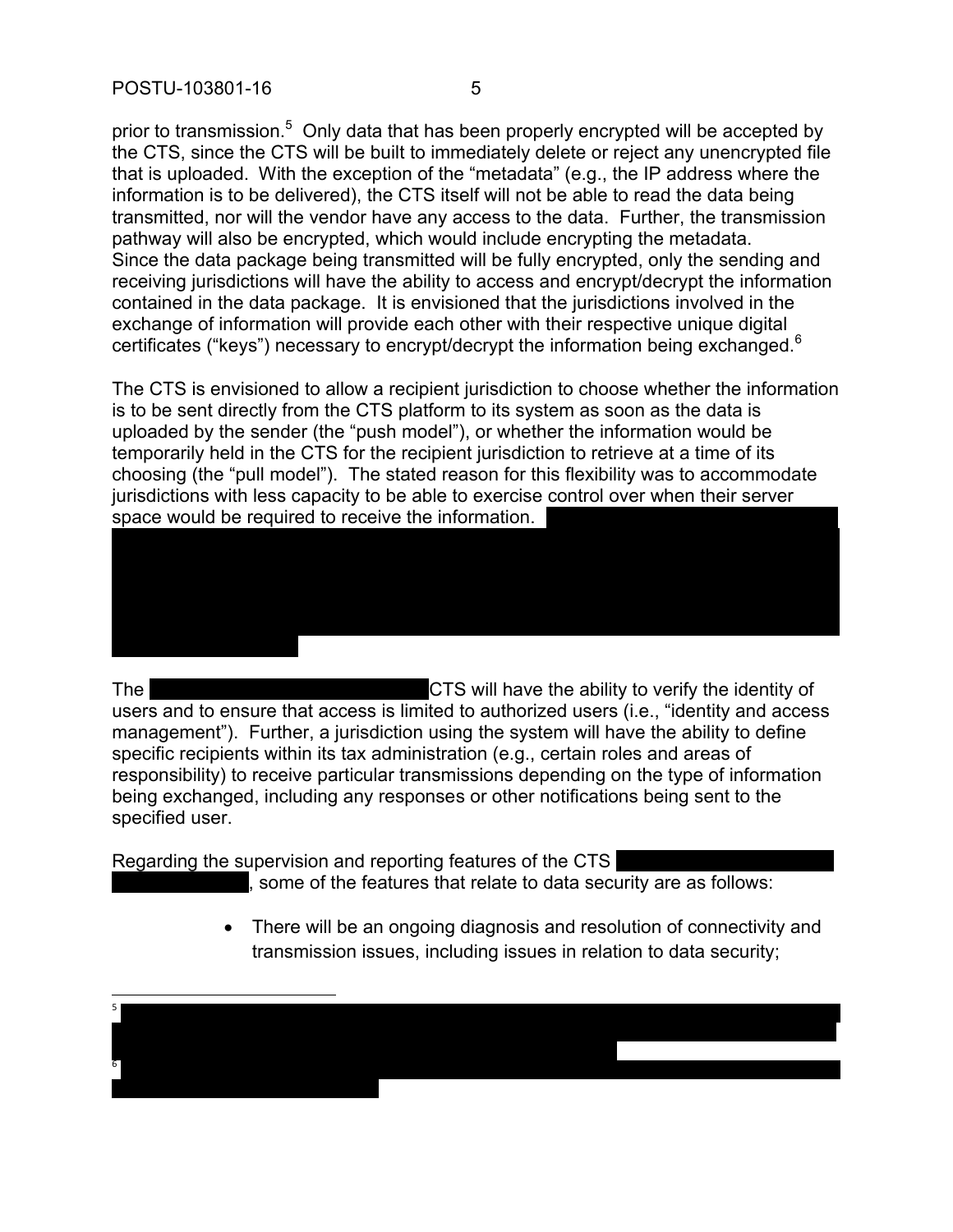$\overline{a}$ 

- will be available to users; The system will maintain information on the identification of users, and
- The system will automatically notify users of any successful, unsuccessful, and retry transmissions and can provide users with information about the number and size of files sent, the transmission time, and the result of the transmission.



<sup>&</sup>lt;sup>7</sup> The FTA Informal Transmission Group is a group of representative jurisdictions (including the United States), large and small, developed and less-developed, OECD and non-OECD, set up by the FTA specifically to explore development of the CTS.

the time, date, and activity of users; and

 $^8$  The Global Forum has been the multilateral framework within which work in the area of transparency and exchange of information has been carried out by both OECD and non-OECD economies since 2000. The Global Forum currently includes 126 member jurisdictions and the European Union, together with 15 observers.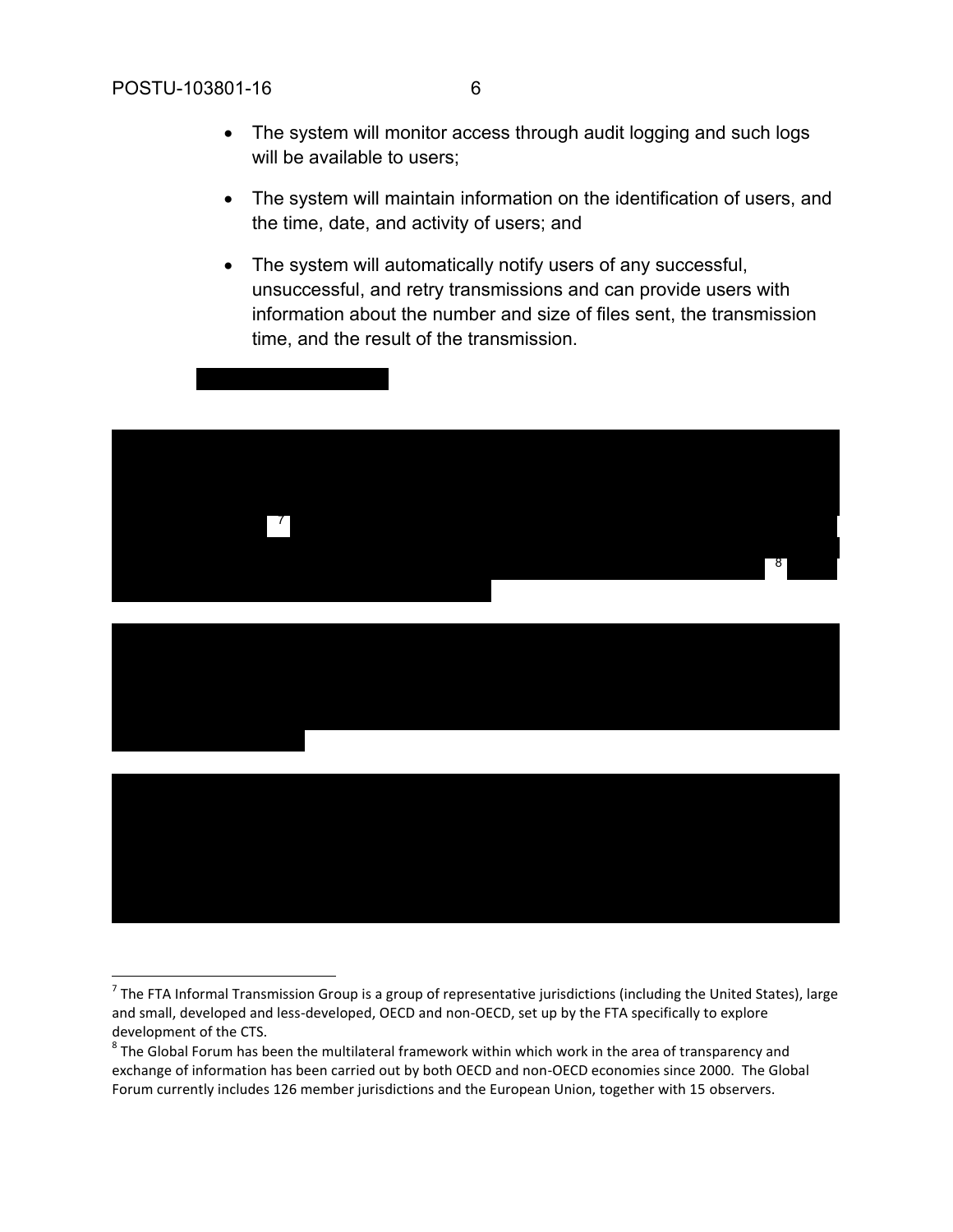## III. LEGAL FRAMEWORK - SECTIONS 6103 AND 6105, AND TAX TREATY **CONFIDENTIALITY**

#### A. Section 6103

 $\overline{a}$ 

Section 6103(a) of the Internal Revenue Code (Code) provides the general rule that returns and return information must be kept confidential and can only be disclosed as authorized under the Code. The term "return" means any tax or information return, declaration of estimated tax, or claim for refund required by, or provided for or permitted under, the Code which is filed with the IRS by, or on behalf of, any person. I.R.C. §6103(b)(1). Section 6103(b)(2) defines return information broadly to include the taxpayer's identity and any taxpayer-related information that is "received by, recorded by, prepared by, furnished to, or collected by the Secretary with respect to a return or with respect to the determination of the existence, or possible existence, of" tax liability. Return information does not include data in a form that cannot be associated with, or otherwise identify, directly or indirectly, a particular taxpayer. I.R.C. § 6103(b)(2). Under section 6103(b)(8), the term "disclosure" means the making known to any person in any manner a return or return information.

One exception to the general confidentiality rule of section 6103(a) is found in section 6103(k)(4), which provides that "return or return information may be disclosed to a competent authority of a foreign government which has an income tax or gift and estate tax convention or other convention or bilateral agreement relating to the exchange of tax information with the United States but only to the extent provided in, and subject to the terms and conditions of, such convention or bilateral agreement."

Section 6103(p)(4) sets forth technical, administrative, and physical safeguard provisions that prohibit certain statutorily-described recipients of returns and return information from using or disclosing such information in an unauthorized manner and requires recipients to store returns and return information in a secure area or place. The section 6103(p)(4) safeguard provisions do not apply, however, with respect to section 6103(k)(4) disclosures. Regarding section 6103(k)(4) disclosures, the exchange of information agreements themselves contain strict confidentiality rules that limit disclosure and use of the information exchanged.<sup>9</sup> Further, section 6105 provides for confidentiality of tax convention information as discussed later in this memorandum.

<sup>9</sup> The *U.S. Model Income Tax Convention* (U.S. Model) provides, in Article 26, that information received by a Contracting State "shall be treated as secret … and shall be disclosed only to persons or authorities (including courts and administrative bodies) involved in the assessment, collection, or administration of, the enforcement or prosecution in respect of, or the determination of appeals in relation to [covered taxes] …. Such persons or authorities shall use the information only for such purposes." The tax treaties and tax information exchange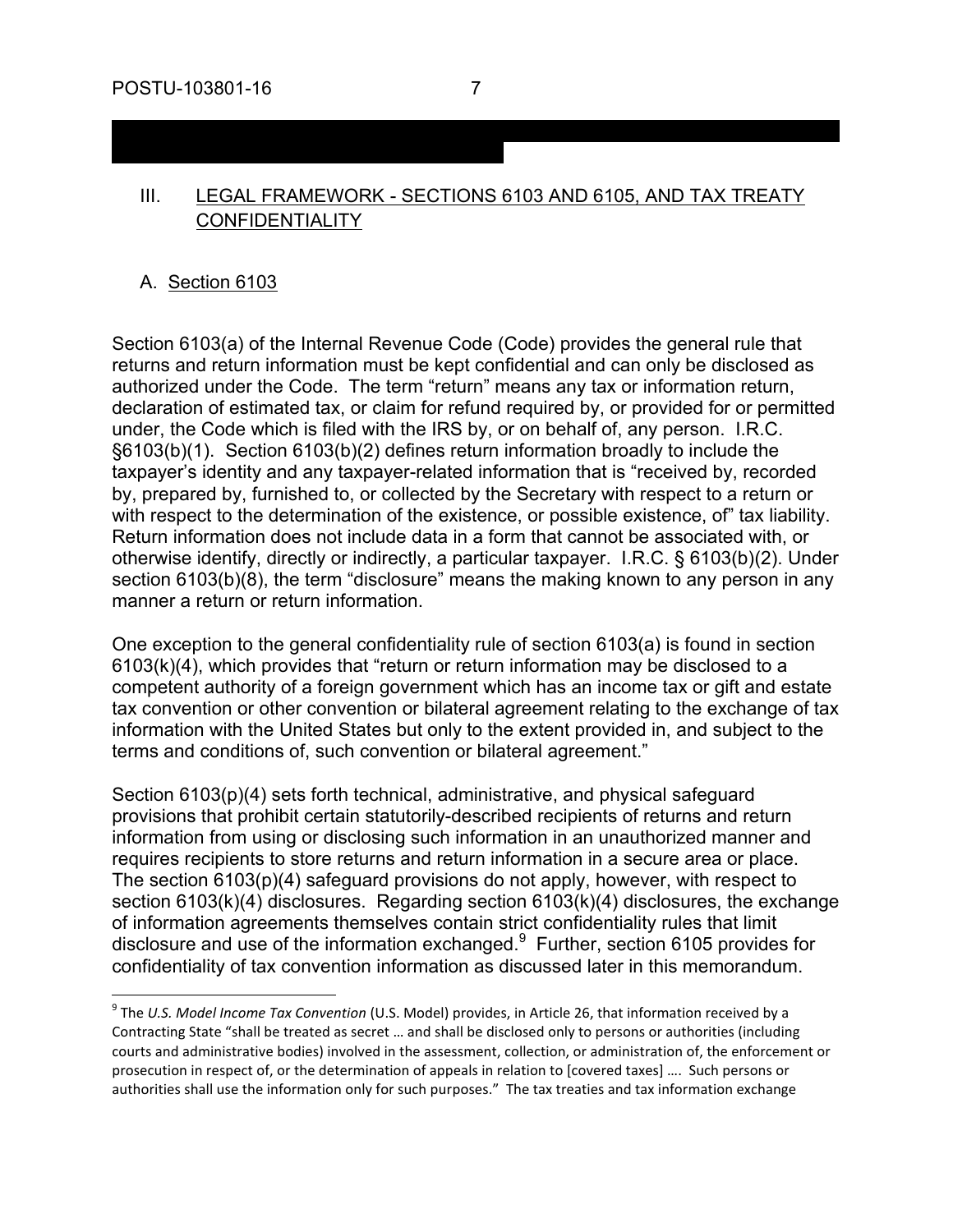1

#### i. Case Law Interpreting Section 6103

Case law has addressed *what* information is protected by section 6103, but does not directly address *when* information begins to be protected by section 6103. For instance, in *Landmark Legal Foundation v. IRS*, 267 F.3d 1132 (11th Cir. 1996), the Eleventh Circuit addressed the appropriate scope of an IRS claim that information constituted "return information." In that case, the appellant sought to overturn the district court's holding that identities of third parties who requested audits or investigations of certain tax-exempt entities and the content of those requests constituted return information under section 6103(b)(2)(A). The Eleventh Circuit rejected the appellant's argument that the identities and requests were not "data" or "received by . . . [the IRS] with respect to a return or with respect to" any issue. *Id.* at 1136. The Eleventh Circuit concluded that the "deliberately sweeping" language of section 6103 reached any data "received by, recorded by, prepared by, furnished to, or collected by" the IRS and whether or how the IRS used that data once it arrived was irrelevant to its status as return information. *Id.* Similarly, in *Hull v. IRS*, 656 F.3d 1174, 1187 (10th Cir. 2011), citing *Landmark Legal Foundation*, the Tenth Circuit found that whether the IRS actually "used" the information at issue was immaterial; what mattered was that the information was received by the IRS with regard to the possible existence of a tax liability. However, neither opinion addresses exactly when the data became "return information."

There is broad consensus that to be protected by section 6103, information must be possessed in some manner by the IRS. For instance, the Eleventh Circuit has clarified that "the statutory definition of 'return information' confines it to information that has passed through the IRS." *Ryan v. U.S.*, 74 F.3d. 1161, 1163 (11th Cir. 1996). In that case, an IRS special agent assisted the U.S. Attorney's Office in collecting certain information related to a criminal investigation. Because the U.S. Attorney's office itself had sought and received that information, not the IRS, the information did not belong to the IRS and therefore was not return information protected by section 6103. *See also Stokwitz v. U.S.*, 831 F.2d 893 (9th Cir. 1987), *cert. denied*, 485 U.S. 1033 (1988). In *Stokwitz*, a case cited approvingly by *Ryan*, Naval investigators searched a personal office, discovered personal copies of income tax returns filed with the IRS, and subsequently disclosed information from those returns. The Ninth Circuit held that because the copies of the income tax returns were not obtained as a result of those materials being filed with the IRS, they were not protected by section 6103. Section 6103 "is concerned solely with the flow of tax data to, from, or through the IRS." *Id.* at 896. Similar distinctions are also followed by the Fifth Circuit. *See Baskin v. U.S.*, 135 F.3d 338, 342 (5th Cir. 1998) ("[T]o be 'return information' any information must first be 'received by, recorded by, prepared by, furnished to, or collected by' the IRS. The plain

agreements (TIEAs), as well as the IGAs, to which the United States is a party contain similar language with regard to confidentiality of the information exchanged.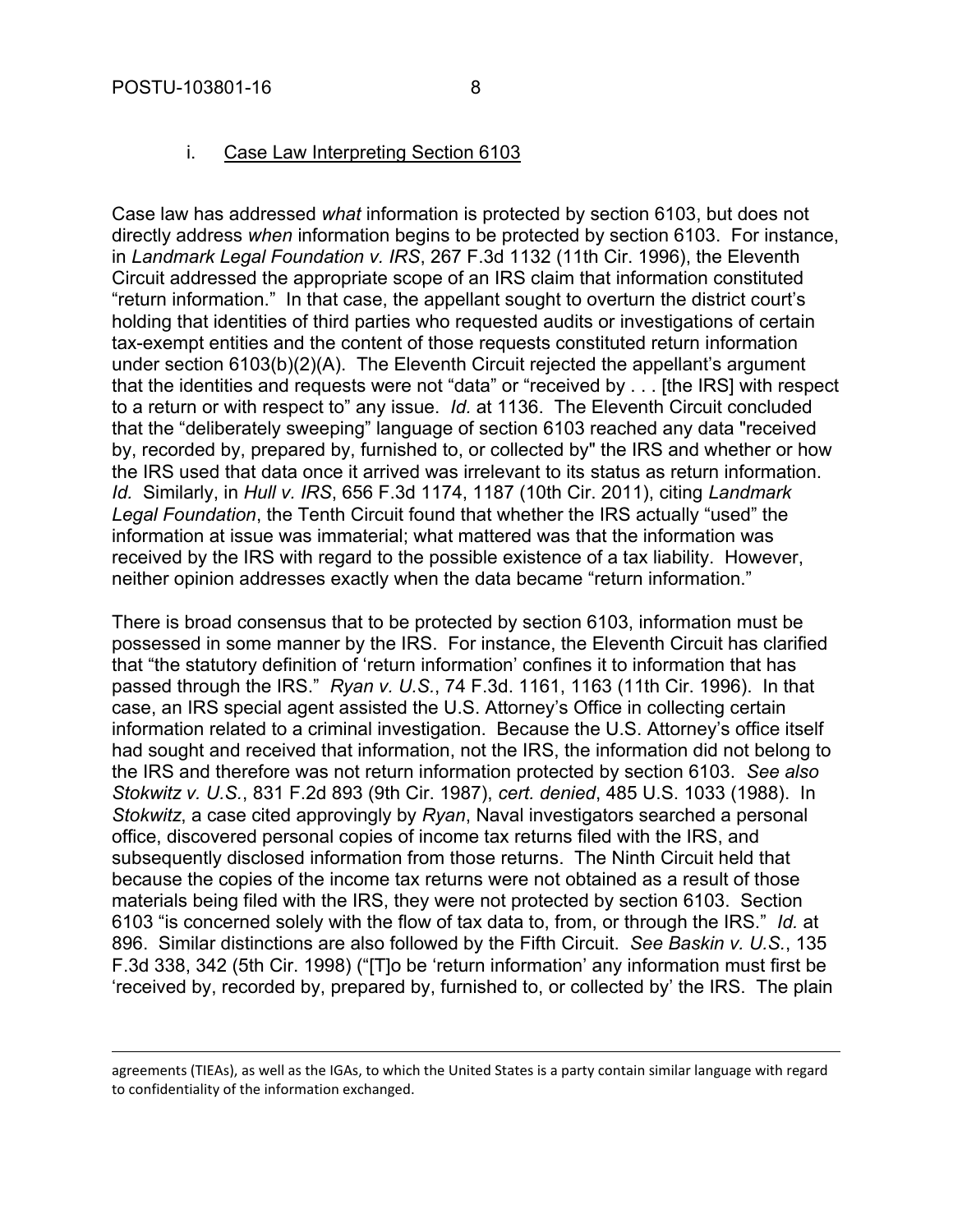language of the statute reveals that 'return information' must be information which has somehow passed through, is directly from, or generated by the IRS.").

ii. Unlawful Disclosures of Section 6103 Data

Section 7431(a)(1) provides for civil damages due to willful or negligent inspections or disclosures by U.S. government employees of any return or return information in violation of section 6103. Section 7431(a)(2) provides similar sanctions for willful or negligent inspections of return information by non-government persons. Section 7431(b)(1) provides an exception for inspections or disclosures that result from a good faith, but erroneous interpretation of section 6103. Section 7431 has a criminal counterpart in section 7213, which provides for criminal sanctions based on the willful inspection or disclosure by U.S. government and non-government persons of any return or return information in violation of section 6103.

## B. Section 6105 and Tax Treaty Confidentiality

In addition to the protections under section 6103, information received from a foreign government pursuant to a tax convention is also subject to the confidentiality rules of section 6105. Section 6105(a) contains the general rule that tax convention information must not be disclosed unless it falls under one of the exceptions listed in section 6105(b). The terms "tax convention information" and "tax convention" are defined in sections 6105(c)(1) and (c)(2), respectively. In general, tax convention information subject to the protection of section 6105(a), includes information exchanged pursuant to a tax treaty or other bilateral agreement (including multilateral conventions) providing for the exchange of information which is treated as confidential or secret under the relevant convention or agreement. Therefore, information that is exchanged (transmitted through CTS) with a foreign tax administration under a tax treaty, TIEA, or an IGA will be subject to the protections of section 6105.

The legislative history under section 6105 does not describe when information becomes tax convention information. There is very sparse case law under section 6105 and the treaties, and it does not address the timing of when protection arises.

As previously discussed, each of the tax treaties, TIEAs, as well as the IGAs to which the United States is a party, include confidentiality provisions that require all information exchanged to be kept confidential in accordance with the provisions of such treaty, TIEA, or agreement, as well as provisions generally limiting the use of the information only for purposes of tax administration. The explanation of Article 26 (addressing exchange of tax information between countries) of the U.S. Model (and corresponding model under the OECD) does not shed light on the exact moment when the duty to protect treaty exchanged information arises. Where terms are otherwise undefined under a treaty, or by mutual agreement by the competent authorities pursuant to a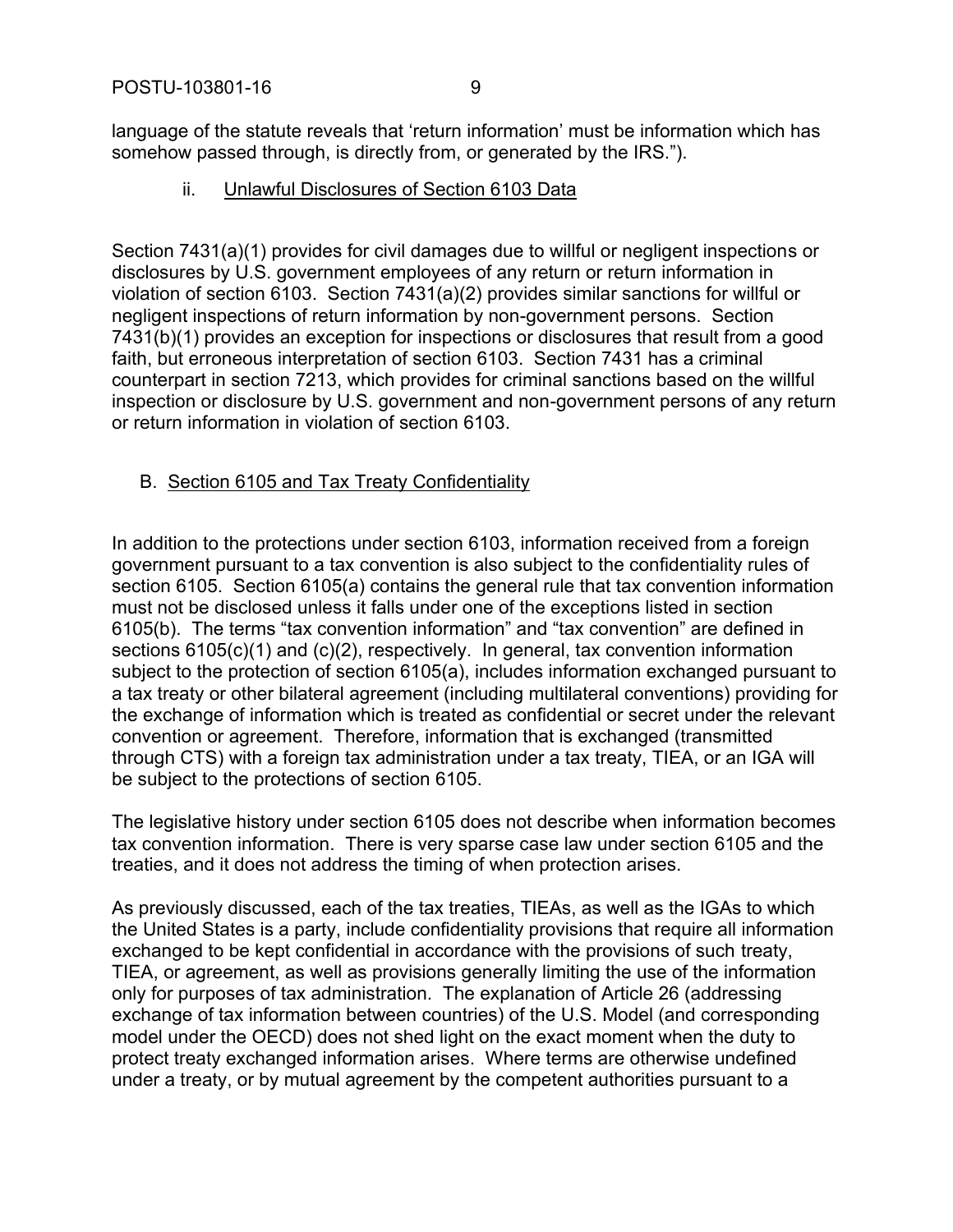

11 Unlike IDES,

however, the CTS is not a U.S.- designed system; and as discussed above, the OECD, and not the IRS, will negotiate the agreement with the vendor. Further, the costs associated with the development and operation of the CTS will be borne by all users globally and not just by the IRS.

## IV. APPLICATION OF LEGAL PRINCIPLES TO CURRENT FACTS

To analyze when section 6103, section 6105, and treaty, TIEA, or IGA protection applies, it is helpful to separately consider the outbound and inbound transmission of data. Outbound transmission is the transmission of data held by the IRS through the transmission system to a foreign tax administration. Inbound transmission is the submission of data to the IRS by a foreign tax administration.

## A. Application of Section 6103 to Outbound Transmissions

In the case of outbound transmissions, the IRS already possesses the data to be transmitted; therefore, that data already constitutes return or return information within the meaning of sections 6103(b)(1) and (b)(2). Consequently, the IRS is responsible for taking appropriate steps to protect the data when it is uploaded for transmission to the CTS. The IRS must also have statutory authority under section 6103 in order to transmit the data to its ultimate recipient.

i. Uploading Section 6103 Data to the CTS

 $\overline{a}$  $10$  See, for example, Article 3 section 2 of the U.S. Model.

<sup>&</sup>lt;sup>11</sup> The "IDES memo," dated June 9, 2015, was prepared by Counsel in response to the Commissioner's request for written advice regarding when the legal responsibilities to protect tax return information arise in the context of transmission of data through IDES. (GLAM (AM2015-005 Release Date 7.17.15)).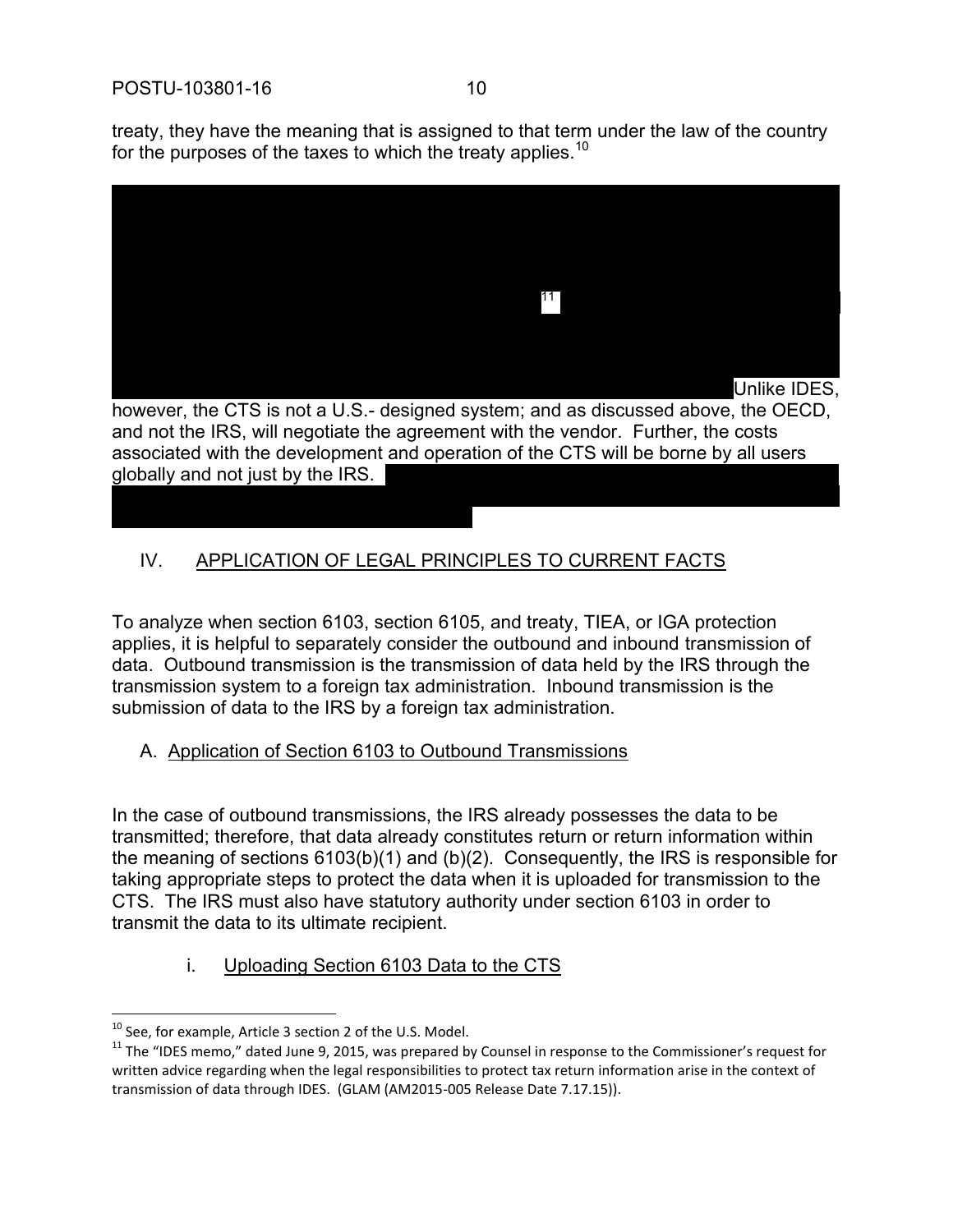At the outset, we must determine whether the IRS is authorized to disclose section 6103 data to the CTS itself. Because we conclude that the transmission of the data to the CTS is not itself a "disclosure" for purposes of section 6103, as explained below, the upload of data, even though protected by section 6103, does not need the normal permission under a specific exception under section 6103. Our conclusion rests on the presumption and understanding that the CTS will operate with the requirement that all information transmitted must be encrypted using agreed upon state-of-the art encryption methods, and that the IRS will ensure that such encryption methods are in place and required of all users prior to uploading any data to the CTS.

As stated above, all data transmitted through the CTS must be properly encrypted prior to transmission, and only data that has been properly encrypted may be transmitted. With the exception of "metadata," the CTS itself will not be able to read the data being transmitted, nor will the vendor have any access to the data. Further, it is anticipated that the transmission pathway would also be encrypted, which would include encrypting the metadata. Based on the information provided by the OECD regarding how the data, metadata, and the transmission pathway will be encrypted, and the limitations on the vendor's access to the data, we conclude that an upload of encrypted data to the CTS by the IRS in an outbound transmission will not be considered a disclosure for section 6103 purposes to the CTS itself or to the vendor.

Under section 6103(b)(8), the term "disclosure" means the making known to any person in any manner a return or return information. Because of the encryption methods employed by the CTS, and the firm restrictions on the vendor's access to the data flowing through the system, we conclude there would be no "making known" of the uploaded data to the CTS or the vendor. Rather, the CTS may be viewed as a mere conduit for the transmission of the section 6103 data to the recipient foreign tax administration. Consequently, the upload of encrypted data by the IRS to the CTS is not a disclosure to the CTS or the vendor for purposes of section 6103.

#### ii. Disclosure to Foreign Tax Authority

Even though there is no disclosure for purposes of section 6103 to the CTS or the vendor, the IRS is still making a disclosure of the data to its ultimate recipient and therefore must have the requisite statutory authority to do so. We conclude that under section 6103(k)(4), the IRS may disclose section 6103 data in an outbound transmission to a foreign tax administration, provided the disclosure complies with the requirements of that section. Section 6103(k)(4) allows disclosures of return information to a competent authority of a foreign government which has an income tax or gift and estate tax convention, or other convention or bilateral agreement relating to the exchange of tax information, with the United States, but only to the extent provided in, and subject to the terms and conditions of, such convention or bilateral agreement. Provided the IRS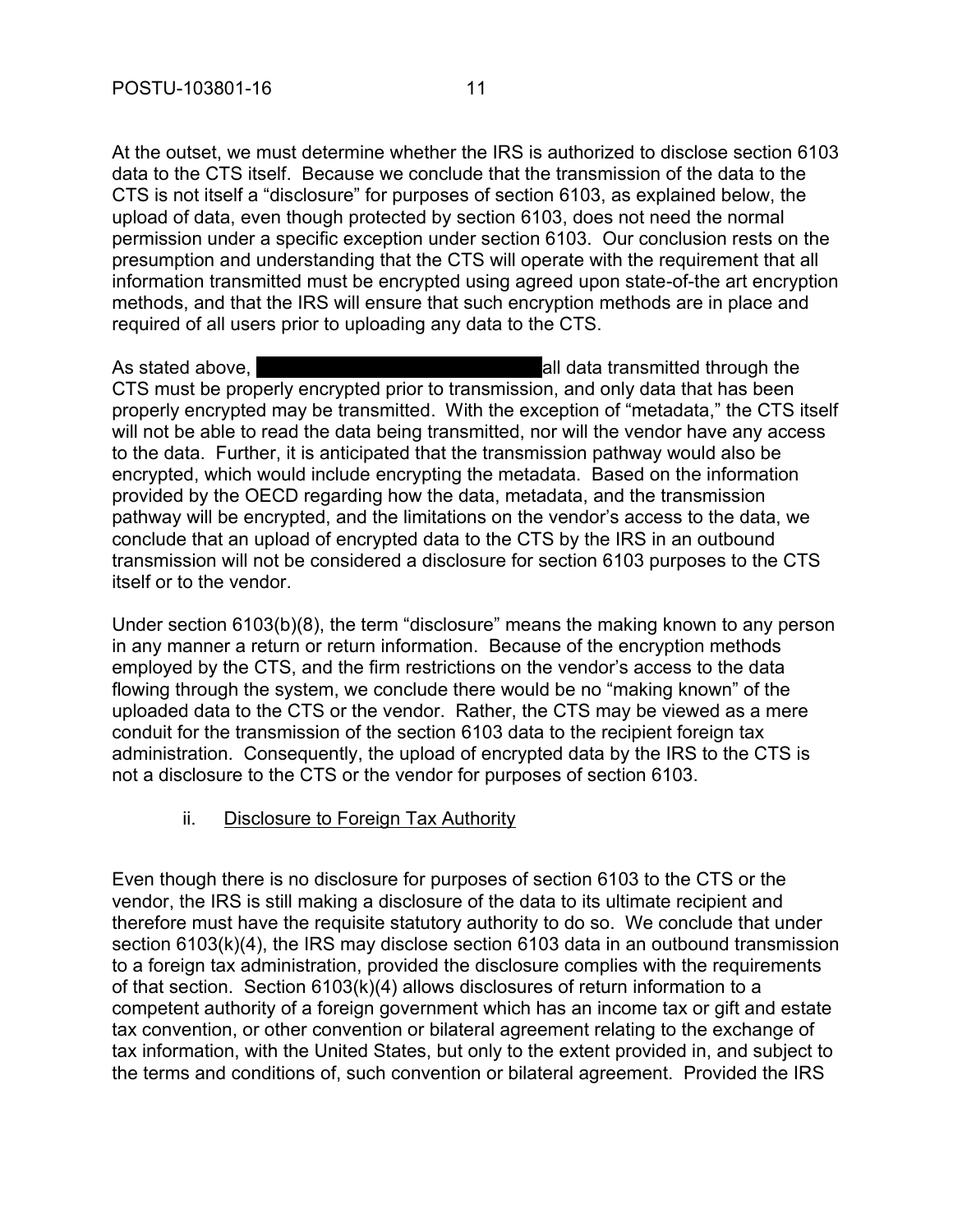l

only transmits information to tax convention, TIEA, or IGA partners and the outbound transmission of section 6103 data is in accordance with the terms and conditions of the applicable convention, TIEA, or IGA, the disclosure of return information via an outbound transmission is permissible under section 6103.

We also note that under the terms of the applicable treaty, TIEA, or IGA governing the exchange of information, the foreign tax administration is, or will be, obligated to protect the data once it has possession of it. Although not mandated by section 6103,  $^{12}$  the exchange of information agreements themselves contain strict confidentiality rules that limit disclosure and use of the information exchanged (see footnote 9).

In summary, as discussed above, based on the requirement that the data, metadata, and the transmission pathway itself be encrypted, and the restrictions on access to the data as it flows through the CTS, we conclude that the uploading of the encrypted data to the CTS for an outbound transmission by the IRS is not a making known of section 6103 data, and therefore is not a disclosure of return information for section 6103 purposes with respect to the CTS or to the vendor. Rather, the CTS should be viewed as a mere conduit for the outbound transmission of that information. Section 6103(k)(4) permits the IRS to disclose the section 6103 data in an outbound transmission through the CTS to the recipient foreign tax administration, provided such disclosure is in accordance with the applicable agreement governing the exchange of information.

#### B. Application of Section 6103 to Inbound Transmissions

Unlike outbound transmissions through CTS, in which the data is protected by section 6103 from the outset, in an inbound transmission the precise moment when section 6103 applies is less clear. However, consistent with the discussion above that returns or return information are not protected under section 6103 until such returns or return information have been possessed in some manner by the IRS, and for the reasons described below, we conclude that section 6103 applies in an inbound transmission to the IRS upon upload of the data from CTS to IDES.

It is our understanding that if the IRS adopts the CTS, IDES may continue to be maintained to allow for exchange of information with third parties; and further, as a matter of convenience, the IRS may continue to use IDES as a regional router<sup>13</sup> in order to facilitate exchanges of information with foreign tax administrations via the CTS. In an outbound transmission, the IRS will first upload data onto IDES where it is then uploaded onto CTS from IDES, and ultimately transmitted to the recipient foreign tax administration. In an inbound transmission, the foreign tax administration will first

<sup>&</sup>lt;sup>12</sup> The section 6103(p)(4) safeguard provisions do not apply with respect to section 6103(k)(4) disclosures.

 $13$  A "regional router" is a managed file transfer system that serves as an intermediary between the sending and receiving jurisdictions. For example, if a regional router is used by Country A in connection with the CTS, the data file being transmitted by Country A will pass to the regional router before it is uploaded to the CTS; and likewise, information being transmitted to Country A will be uploaded by the CTS to the regional router.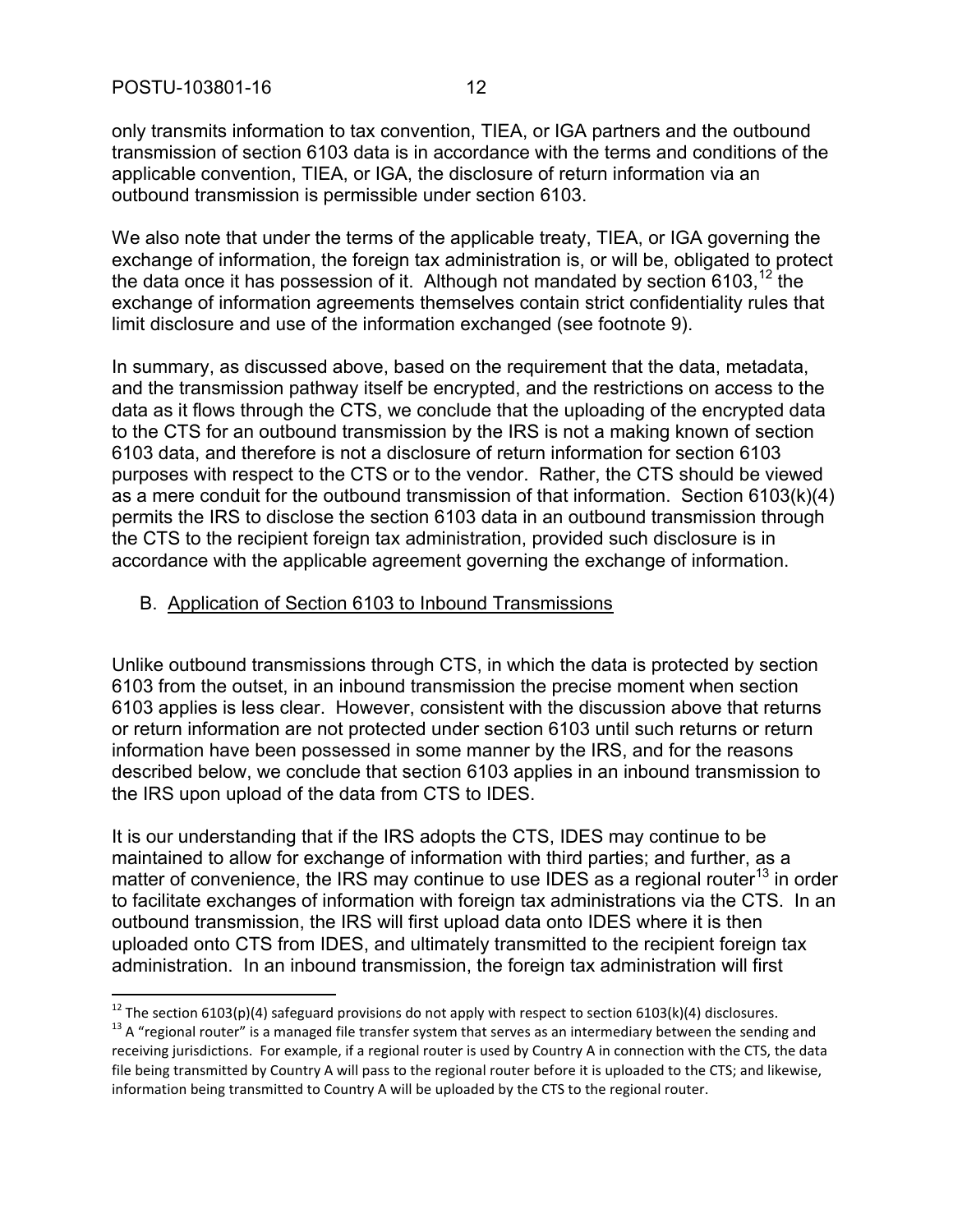upload its data onto CTS, where it is then uploaded onto IDES from the CTS, before being downloaded onto the IRS's internal computers. To facilitate these exchanges, the IRS plans to use a computer-to-computer<sup>14</sup> model, similarly to how it operates IDES, whereby the IRS's internal computers communicate directly with the IDES system, and any data that is uploaded onto IDES (via the CTS) by a foreign sender will be instantaneously downloaded onto the IRS' internal computers.<sup>15</sup>

In the IDES memo, we concluded that section 6103 applies once data is uploaded onto IDES during an inbound transmission to the IRS. In the IDES memo, it was decided that section 6103 protection, with respect to inbound transmissions, arises when the data is uploaded onto IDES by a foreign tax administration.

We reach a similar conclusion here. When the data is uploaded onto IDES from the CTS during an inbound transmission to the IRS, it becomes protected by section 6103.<sup>16</sup> Unlike IDES, CTS will not be designed, solely funded, and controlled by the IRS. CTS will act as a mere transmission pathway for exchanges of information between the foreign tax administration and the IRS. The agreement or contract to operate the CTS will be between the OECD and the vendor; in turn, the OECD will conclude agreements with each tax authority that plans to send or receive data through the CTS. The OECD will charge and collect fees from each tax authority based on usage of the CTS.

17

 $\overline{a}$ 

15

 $14$  A "computer-to-computer" transmission is one that is entirely automated. The data is sent by an application through the Secure File Transfer Protocol ("SFTP") communication channel and received and downloaded by the recipient in the same fashion. In other words, there is no human involvement at any step of the process.

<sup>16</sup> Even though we conclude that section 6103 protection does not apply to data in an inbound transmission until the data is uploaded to IDES from the CTS, it is presumed that the sending country in an inbound transmission will take the appropriate steps to ensure that the data being uploaded to CTS adheres to the requisite encryption methodologies. Note that a key technical feature of CTS is that it will immediately delete or reject any unencrypted file that a user attempts to upload. Therefore, if a sending country attempts to send data to the IRS that is not properly encrypted, it will not be able to so. Furthermore, the IRS has an interest in ensuring that the CTS meets the requisite encryption methodologies in order for the IRS to be able to send 6103 data in an outbound transmission. In this way, the IRS also ensures that inbound transmissions are likewise secured. 17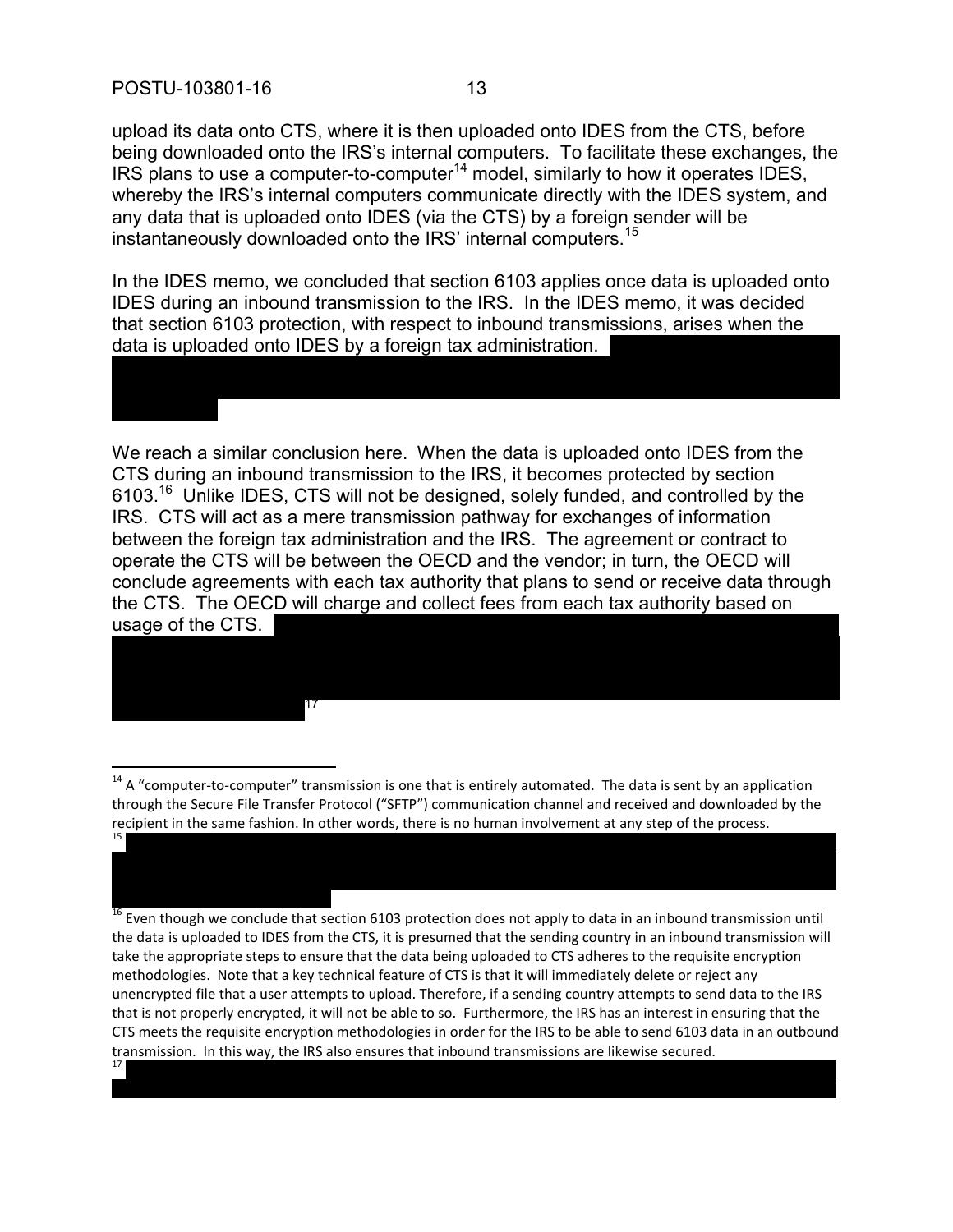$\overline{a}$ 

#### C. Section 6105 and Tax Convention Considerations

Information exchanged between governments using the CTS would be covered by confidentiality protections contained in the exchange of information articles of the applicable tax convention, TIEA, or IGA,  $18$  and by consequence, under section 6105. Under the statutory language of section  $6105(c)(1)(E)$ , information becomes tax convention information when it is "exchanged pursuant to a tax convention which is treated as confidential or secret under the tax convention," and arguably, the use of the past tense "exchanged" suggests that section 6105 protection will not arise for this class of tax convention information until the exchange is completed. Therefore, it is also arguable that information uploaded by the foreign tax administration to the CTS is not fully exchanged until it is actually uploaded to IDES from the CTS (or, if the IDES is not used as a regional router, when the information is downloaded by the IRS directly from the CTS). Article 26, section 2, of the U.S. Model contains a similar past tense usage: "Any information received under this Article … " (emphasis added). Consequently, similar inferences might be drawn from the language of the U.S. Model.

As discussed in the IDES memo, the current terms of the CAA allocate to the United States the risk and obligation to protect information once it is successfully uploaded to IDES by the IGA partner tax administration. Unlike IDES, however, the CTS is not a U.S.-designed system; as discussed above, the OECD, and not the IRS, will negotiate the agreement with the vendor; and the costs associated with the development and operation of the CTS will be borne by all users globally and not just by the IRS. Consistent with the analysis that section 6103 protection arises in an inbound transmission when the data is uploaded to IDES from the CTS (or, if IDES is not used as a regional router, when the IRS downloads the data directly from the CTS), it is our view that section 6105 and confidentiality provisions in our tax information exchange agreements can be interpreted to apply at the same time that section 6103 protections arise. In other words, the protection under section 6105 and tax conventions arise in an inbound transmission, not when the data is uploaded to the CTS by the foreign tax administration, but when the data is uploaded to IDES from the CTS (or, if IDES is not used as a regional router, when the IRS downloads the data directly from the CTS).

<sup>18</sup> See, for example, Article 3 par. 7 of the November 30, 2014 Model 1A IGA for countries with a preexisting double tax convention or tax information exchange agreement. Where the only tax agreement between the countries is the IGA itself, similar provision is made. See Article 3, par. 7 of the November 30, 2014 Model 1B IGA for countries without a preexisting double tax convention or tax information exchange agreement.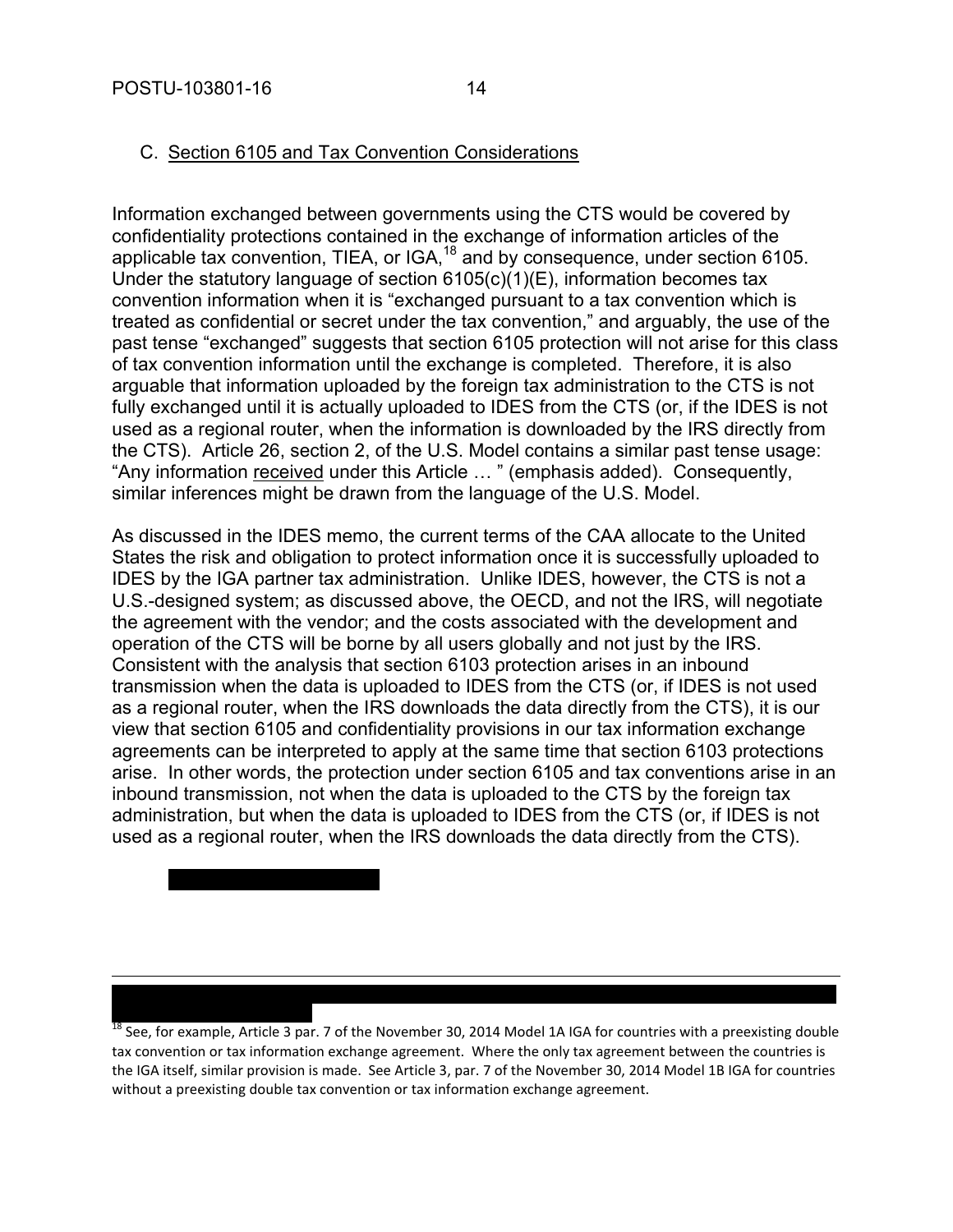